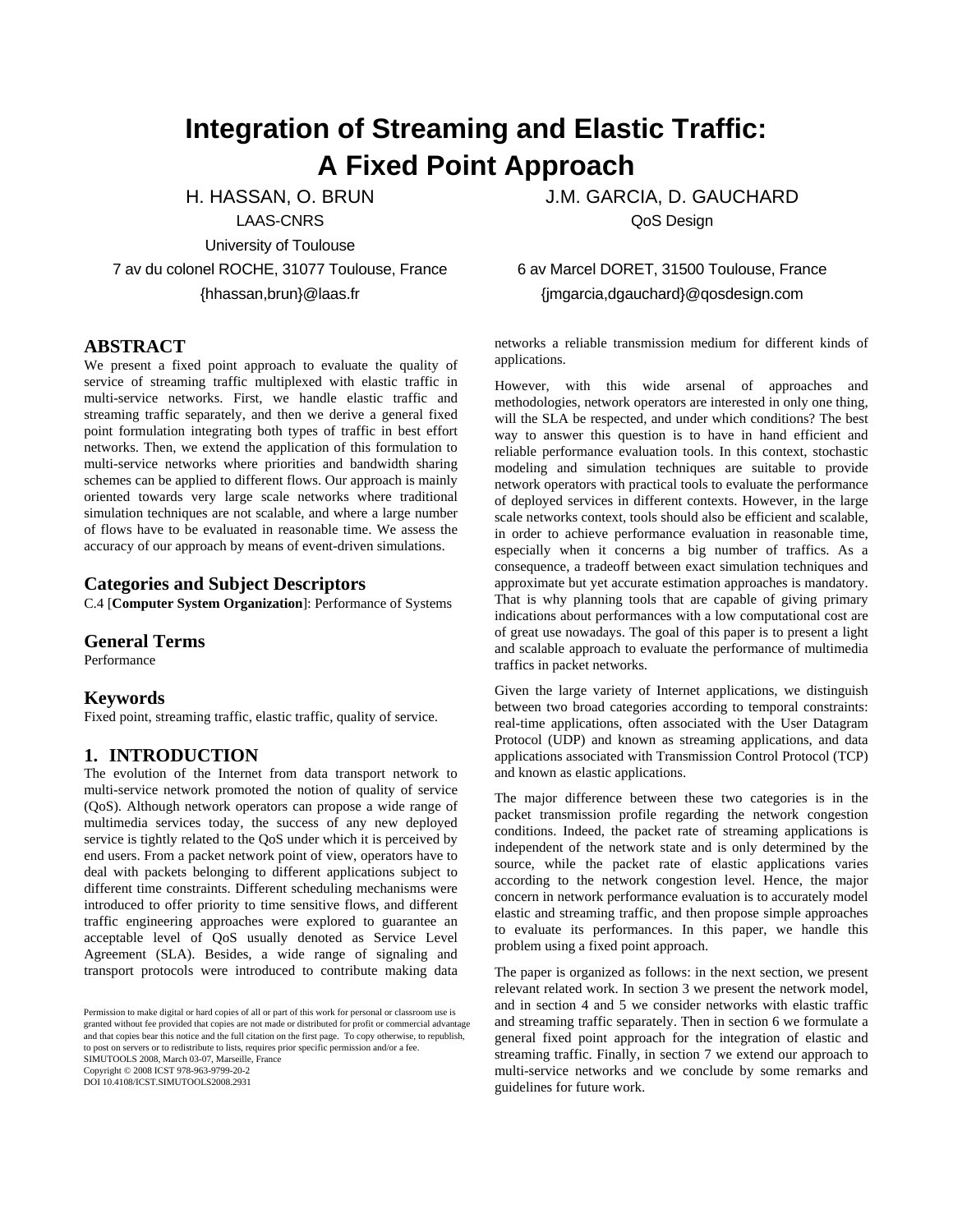#### **2. RELATED WORK**

Network simulation has gained the interest of researchers a long time ago. However, the most common and accurate method is still the event-driven technique. Event-driven simulations are widely used in all engineering fields and are based on the reconstitution of the system behaviour using scheduled events. In the context of modern telecommunication networks, event-driven simulations are based on packets, as packets are the basic elements in the network transmission mechanism. Many tools are developed around this technique. We can cite, for example, the Network Simulator (NS) [7] as one of the major packet simulation tools used by the network community. However, the event driven technology at the packet level has big limitations. Indeed, the number of simulated events is proportional to the number of generated packets in the network, and this may lead quickly to huge and extremely time consuming scenarios.

Hopefully, the network community proposed different solutions to this problem based on different techniques. We retain two important trends: efficient simulation techniques, e.g. differential traffic theory, and analytical approximations.

The differential traffic theory proposed in [9] defines a general fluid modelling framework which allows studying both transient and stationary states of network resources. Extended with the Hybrid simulation technique, event-driven simulations can be combined with differential analytical models in order to simulate complex traffics. Differential and hybrid simulation techniques represent an efficient alternative to event-driven simulations as they have fairly low computation cost.

On the other hand, analytical approximations concern mainly analytical traffic models that provide approximations of packet arrivals at the source level using mathematical models, such as Markov based models e.g. [17] [18] [19]. Generally, those models are decoupled from the network topology as they only consider packet arrivals. This is particularly inadequate for TCP traffic as traffic profile is tightly related to the network congestion conditions. Therefore, several studies focused particularly on the TCP traffic (see [4] [13] [14] [15] [16]). They propose in general stochastic models for the TCP congestion mechanism using assumptions concerning the packet loss process, the ACK reception profile or the dynamic transmission rate of connections.

Besides the above mentioned techniques some recent papers [20] [1] [21] have addressed the problem of predicting elastic traffic behaviour using a fixed point approach. The basic idea is to formulate non-linear equalities with complementarity conditions governing TCP throughput. Then by fixed point iterations a feasible point satisfying both network constraints e.g. link capacities and complementarity conditions can be found. Particularly, the fixed point formulation proposed in [1] is well adapted to the generic network calculus problem, as bottlenecks are discovered automatically as in a global optimization problem. However, to the best of our knowledge tailoring the fixed point approach to include both elastic and streaming traffic has not been addressed before. We note finally that there are some recent works that handled the problem of evaluating the performances of streaming traffic when multiplexed with elastic traffic. We cite, for example, the remarkable work of Bonald and Proutière [22] on evaluating the performance bounds when integrating streaming and elastic traffic, and Delcoigne et al [23] in modelling the integration of streaming and data traffic. The major difference between our approach and those mentioned above is that we try to solve a global optimization problem based on TCP non-linear throughput equations and  $M^N/D^N/1/K$  queue approximation for streaming traffic. Besides, we provide practical and easy to implement formulas to estimate end-to-end loss rate, end-to-end delay and end-to-end jitter for streaming and elastic flows.

# **3. NETWORK MODEL**

We consider a network  $W$  formed of  $N$  nodes. Each node corresponds to a router with different interfaces. Router interface is modeled by a deterministic service queue with limited buffer capacity K and constant packet service rate  $\mu$  corresponding to the capacity of the output link. All flows are transported in the same service class. In other words no differentiation between elastic and streaming packets is done. This is the general case as most of today networks are still functioning on a best effort basis due to the difficulty of marking priority packets or defining appropriate service classes on a multi-provider path. Besides, the generalization of the best effort case to a priority or a processor sharing paradigms (GPS) is straightforward as we will see later in the multi-service network case.

A group *G ,* of elastic and streaming flows, transits across the network *W*. The originating node of each flow  $f' \in G$  is denoted as  $O^i$  and the destination node is denoted as  $D^i$ . The route followed by each flow  $f^i$  is denoted as  $R^i = \left\{ n_1^i, n_2^i, \dots, n_{d(i)}^i \right\}$  where  $n_j^i$  represents a node crossed by the  $f_i$  flow and  $d(i)$  is the index of the destination node  $D^i$ . We refer also to the portion of route from the originating node  $O<sup>i</sup>$  to the intermediate node  $n_m^i$  by  $r^i$  (*m*) =  $\{n_1^i, n_2^i, \dots, n_m^i\}$ .

Based on the previous definitions, we will present in the next sections a fixed point formulation to evaluate network performance in presence of elastic (TCP) flows alone, streaming (UDP) flows alone and finally the integration of elastic and streaming flows.

#### **4. ELASTIC TRAFFIC**

In this section we consider a group of flows *G* composed of only TCP persistent connections. The goal is to estimate flow rate and end-to-end loss rate for each flow in the group *G* . First, we recall the fixed point formulation proposed in [1] for large bandwidthdelay product networks, and then we provide a simple heuristic to get faster convergence. Finally, we extend the fixed point formulation to small bandwidth-delay product networks by enhancing RTT estimation.

#### **4.1 Fixed-point formulation**

Let  $P^i = (p_i^i, p_i^j, \dots, p_{d(i)}^i)$  be the vector of loss probabilities across route  $R^i$ .  $p^i_j$  Corresponds to the packet loss probability at node  $n_i^i$  on the route  $R^i$ . The packet loss probability on each node can be estimated using the following iterative formula [1]: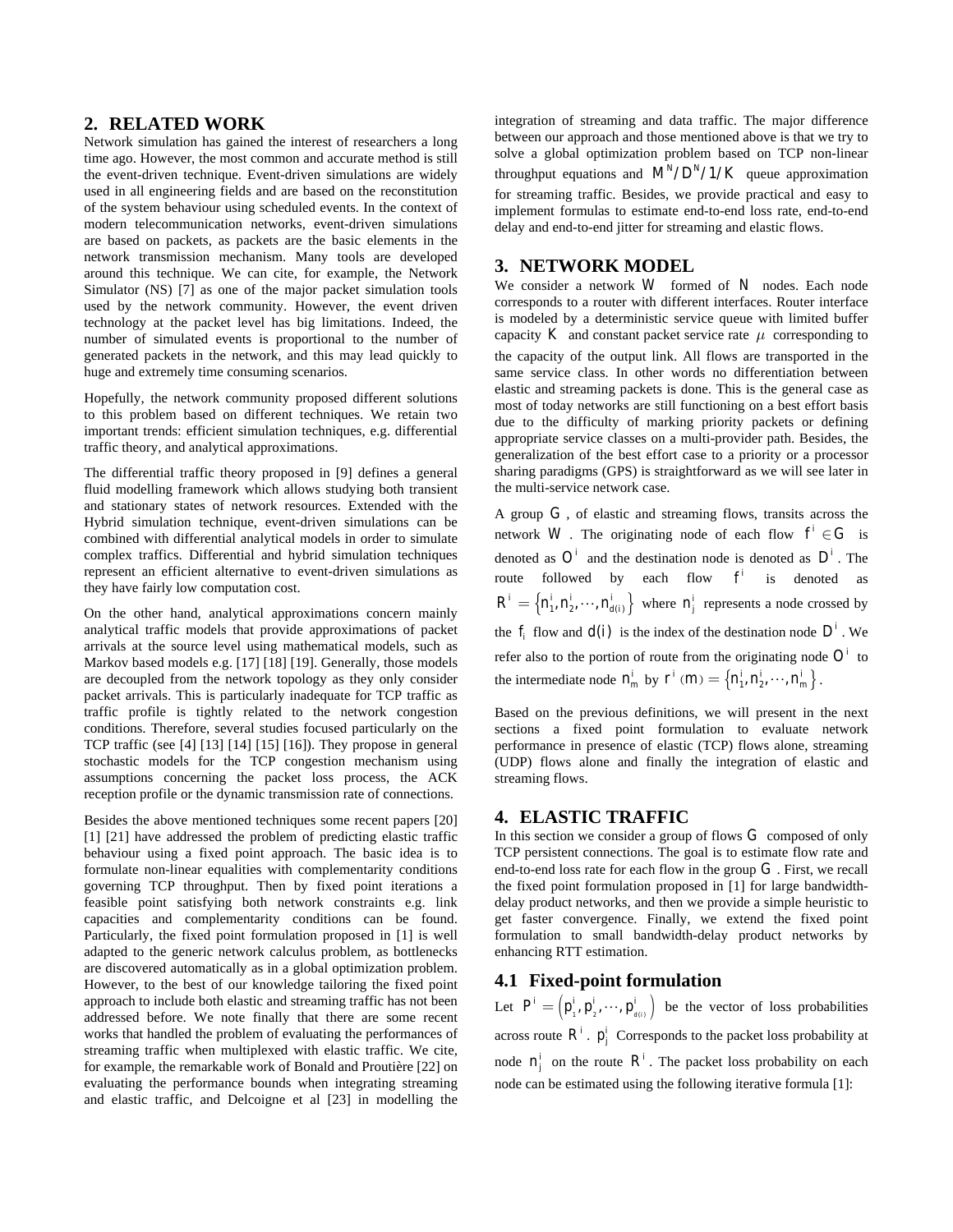$$
p_j^i(k+1) = \Pr_{[0,1]} \left\{ p_j^i(k) - \alpha \mu_j^{res} \right\} \tag{1}
$$

Where 
$$
\mu_j^{res} = \mu_j - \sum_{z \in G} \prod_{n \in r^z(j)} (1 - p_n^z(k)) * T^z(P^z(k))
$$

The function  $\Pr_{[0,1]} \{X\}$  is the projection on the interval [0, 1] and  $\alpha$  is a positive constant related to the convergence speed of the algorithm. We note that the choice of  $\alpha$  has an important impact on the convergence of the algorithm.

 $T^z$  is the flow throughput as a function of the end-to-end packet loss rate  $(L^z)$ . In literature, we find many expressions to evaluate  $T^z$  in function of  $L^z$ , more details can be found in [2] [3]. We give hereafter the square root formula [2] which is known to be suitable for a small number of timeout events:

$$
T^{z}\left(L^{z}\right) = \frac{MSS^{z}}{RTT^{z}} \min\left\{\sqrt{\frac{c^{z}}{L^{z}}}, W_{\text{max}}^{z}\right\}
$$
 (2)

$$
L^z = \sum_{n \in \mathcal{R}^z} p_n^z \prod_{h \in \mathcal{I}^z(n) \setminus n} \left(1 - p_h^z\right) = 1 - \prod_{n \in \mathcal{R}^z} \left(1 - p_n^z\right) \tag{3}
$$

Where  $W_{\text{max}}^z$  is the maximum receiver window size,  $RTT^z$  is the round-trip time on the considered route and  $c^z$  is a constant equals to 2 if delayed ACKs are used and the loss events are assumed to be exponentially distributed [4].

#### **4.2 Choice of** *α* **and the convergence speed**

The fixed point formulation presented in (1) updates the value of loss rate at node  $n_j^i$  according to the evolution of the bandwidth consumed by TCP. Starting from an initial loss rate value if the throughput value estimated by (2) exceeds the available resources at node  $n_j^i$ , the value of  $p_j^i$  is increased, otherwise it is decreased. When the value of  $p_j^i$  exceeds 1, the projection function forces it to 1 and when it becomes negative it forces it to 0. As the throughput function (2) is continuous and inversely proportional to the square root of the loss rate (see (2)), the estimated throughput oscillates around the target value. Particularly, the magnitude of oscillations is tightly related to the choice of the parameter  $\alpha$  in equation (1). Hence, if the value of  $\alpha$  is too big, the loss rate value  $p_j^i$  oscillates between 0 and 1, and if the value of  $\alpha$  is too small the algorithm takes a long time before it converges. In Table 1, we show the number of iterations required by the algorithm as a function of two values of  $\alpha$  for three simple scenarios (with only two nodes for each one).

**Table 1. Influence of** *α* **on the convergence speed** 

| $\alpha$ | <b>BW</b><br><b>Mbps</b> | <b>Delay</b><br>ms | Number of<br>iterations | Convergence    |
|----------|--------------------------|--------------------|-------------------------|----------------|
| $10e-10$ |                          |                    | $\infty$                | No             |
| $10e-10$ |                          |                    | $\infty$                | N <sub>0</sub> |
| $10e-10$ | 10                       | 10                 | 8310                    | Yes            |

| $\alpha$ | <b>BW</b><br><b>Mbps</b> | <b>Delay</b><br>ms | Number of<br>iterations | Convergence |
|----------|--------------------------|--------------------|-------------------------|-------------|
| $10e-13$ |                          |                    | 391561                  | Yes         |
| $10e-13$ | 5                        |                    | 127037                  | Yes         |
| $10e-13$ | 10                       | 10                 | 40282                   | Yes         |

Two main problems appear: first we can not use the same value of  $\alpha$  for all bandwidth-delay product scenarios and second, the algorithm may converge very slowly if a very small value of  $\alpha$  is used. The convergence problem of fixed point algorithms is a wide and complicated subject (interested reader may refer to [10] for details). However, in our case a simple solution may be used to get faster convergence based on the evolution of the loss rate.

Starting with an initial big value of  $\alpha$  we test the evolution of the calculated loss rate. If the loss rate exceeds 1 or less than 0 then we divide  $\alpha$  by two, moreover if the difference between old and new loss rate is increasing we divide  $\alpha$  by two. Indeed, in these two cases the algorithm can not converge as the value of  $\alpha$  is too big. This adaptive way in choosing  $\alpha$  makes the algorithm executes faster and the initial value of *α* has no impact on the convergence speed. When applying this adaptive method, the algorithm converges in less than 100 iterations in average on a wide range of scenarios and bandwidth-delay product values.

# **4.3 Relaxing the large bandwidth-delay product assumption**

In large bandwidth-delay product networks, the value of RTT of static routes is almost constant as packet service delay in router interfaces is negligible compared with the fixed link delay. However, packet service delay becomes an important factor in the RTT value when bandwidth-delay product is too small. For example on 1 Mbps link, the TCP packet service delay is  $1040*8/(1024*1024) = 0.0079$  sec = 7.9 ms for MSS value of 984 bytes. When we consider 1 ms link delay, for example, the packet service delay is about eight times more important than the fixed link delay. As a consequence, the average number of packets waiting to be served along the route constitutes the most important contribution to the RTT value. As this number could be variable, the value of RTT will fluctuate. On the other hand, on a 100 Mbps link, the TCP packet service delay is only 0.079 ms and its value may be negligible even if the link delay is about 1 ms.

In order to relax the large bandwidth-delay product assumption used in [1], and make the proposed fixed point formulation valid for all bandwidth-delay product networks, we will consider the packet service delay contribution in the RTT value. Thus, we need to evaluate the average number of packet waiting to be served along the route followed by a flow.

TCP is designed to utilize the available resources in the network. Considering this, a link could be either underutilized or a bottleneck. Normally, underutilized links will have a small average queue length as they have little packet loss rate, while bottleneck links will have an important average queue length. In other words, the average number of packets waiting to be served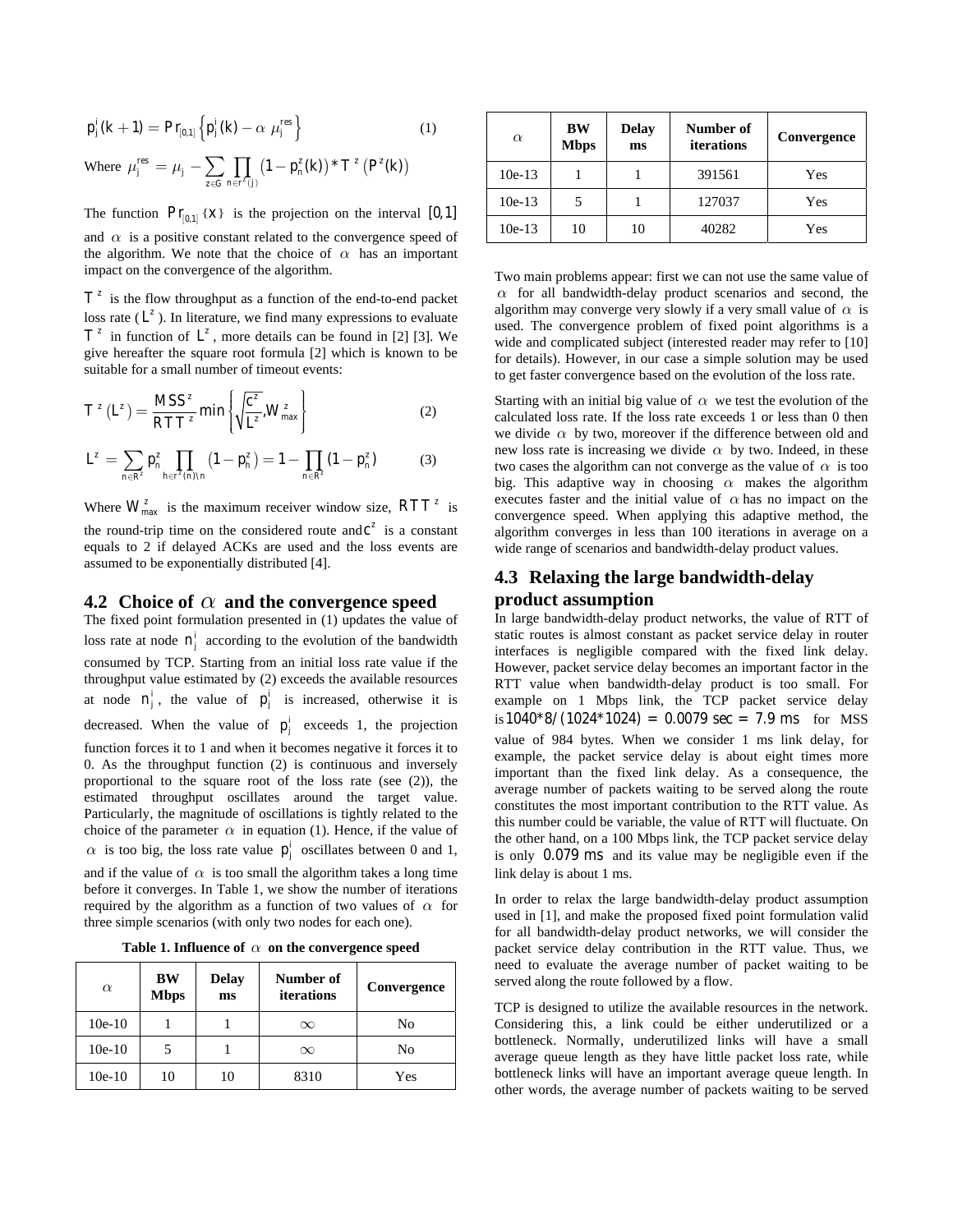along the route is approximately the average queue tail of the queue with the highest loss rate along the route.

Let  $S' = \left\{ s_1^i, s_2^i, \dots, s_{d(i)-1}^i \right\}$  be the fixed link delay vector associated with route  $R^i = \left\{ n_1^i, n_2^i, \dots, n_{d(i)}^i \right\}$ , where  $s_j^i$  is the fixed link delay between node  $n_j^i$  and node  $n_{j+1}^i$ . The RTT value along route  $R_i$  can then be estimated by:

$$
RTT^{i} = 2 * \sum_{s \in S^{i}} S_{j}^{i} + \beta * K_{j, \max} * \mu_{j, \max}
$$
 (4)

Where  $K_{j, \text{max}}$  and  $\mu_{j, \text{max}}$  are the buffer size and packet service rate of the highest loss rate queue along the route.  $\beta$  is a positive constant. Practically, the value of  $\beta$  is found to be suitable between 0.9 and 0.95.

In the next section we will evaluate the performance of the fixed point approximation using the dynamic RTT estimation and we will compare it with the original formulation without including packet service time in RTT estimation.

#### **4.4 Simulations**

In this section we compare the analytical evaluation of TCP flows with even-driven simulations undertaken in DHS. DHS is a distributed Hybrid Simulator developed by QoS Design [8] available within the Nest software package. We use DHS in the event-driven mode.

the same for all flows  $N1 = N2 = N3 = N4 = 3$ . Using a cross-like topology showed on Figure 1, with two TCP flows (F1 and F2) originating from node 1 to node 5 and 3, and two other TCP flows (F3 and F4) originating from node 4 to node 5 and 3, we perform different simulations using different bandwidth-delay product values. The number of connections is



**Figure 1. Cross network topology** 

In Table 2, we present the results of output rate and end-to-end loss estimation for flow F1 using both analytical (with static RTT) and event-driven simulations. Similar results were obtained for other flows. It is important to note that the relevant parameter for TCP performance is the output rate. However, the good estimation of end-to-end loss is essential to evaluate the bandwidth consumed by TCP, and this is of great importance when multiplexing with streaming traffic.

**Table 2. Performance evaluation of flow F1 (static RTT)** 

| <b>BW</b><br>Mbps | <b>Delay</b><br>ms |       | <b>Throughput Mbps</b> | e-t-e Loss % |          |  |
|-------------------|--------------------|-------|------------------------|--------------|----------|--|
|                   |                    | Event | Analytic               | Event        | Analytic |  |
|                   |                    | 0.51  | 0.2                    | 0.077        | 97.5     |  |
| 5                 |                    | 2.48  | 1.55                   | 0.58         | 82.2     |  |
| 10                | 10                 | 4.95  | 4.81                   | 0.32         | 2.59     |  |
| 10                | 20                 | 4.95  | 4.98                   | 0.17         | 0.62     |  |
| 100               | 40                 | 9.21  | 9                      | 0            | O        |  |

It is clear that the fixed point approximation does not work for small bandwidth-delay product networks when RTT value is static. The obtained loss rate by fixed point formulas is very high (97.5%) for a link of 1 Mbps bandwidth with 1 ms of delay compared to event-driven simulation. However, it performs very well under large bandwidth-delay products offering very good estimation of TCP throughput.

In Table 3, we present the results of output rate and end-to-end loss estimation for flow F1 using enhanced fixed point approximation (with dynamic RTT estimation) and event-driven simulations.

**Table 3. Performance evaluation of flow F1 (dynamic RTT)** 

| BW<br><b>Mbps</b> | <b>Delay</b> |       | <b>Throughput Mbps</b> | e-t-e Loss % |          |  |
|-------------------|--------------|-------|------------------------|--------------|----------|--|
|                   | ms           | Event | Analytic               | Event        | Analytic |  |
|                   |              | 0.51  | 0.5                    | 0.077        | 2        |  |
| 5                 |              | 2.48  | 2.52                   | 0.58         | 1.88     |  |
| 10                | 10           | 4.95  | 4.87                   | 0.32         | 0.61     |  |
| 10                | 20           | 4.95  | 5.0                    | 0.17         | 0.25     |  |
| 100               | 40           | 9.21  | 9                      | 0            | 0        |  |

The dynamic evaluation of the RTT value (using (4)) leads to better estimation of end-to-end loss and very good approximation of TCP throughput for all bandwidth-delay products: large and small.

#### **5. STREAMING TRAFFIC**

We note that the fixed point formulation in the previous section evaluates the loss rate as a fixed point of non-linear equations representing TCP flow throughput. The existence of a fixed point for this system is due in part to the fact the TCP adapts its behavior to the network conditions. In other words, TCP performs auto regulation to attain stationary regime. However, in the case of UDP flows, packet rate at the originating node is independent of the network state. In order to attain a stationary regime the

system load 
$$
\rho = \frac{\text{Input Rate}}{\text{Service Rate}}
$$
 should be bounded by 1.

Under the assumption that  $\rho \leq 1$  we evaluate the performance of UDP flows using queuing theory approximations. We need to evaluate the loss rate and throughput at each node in function of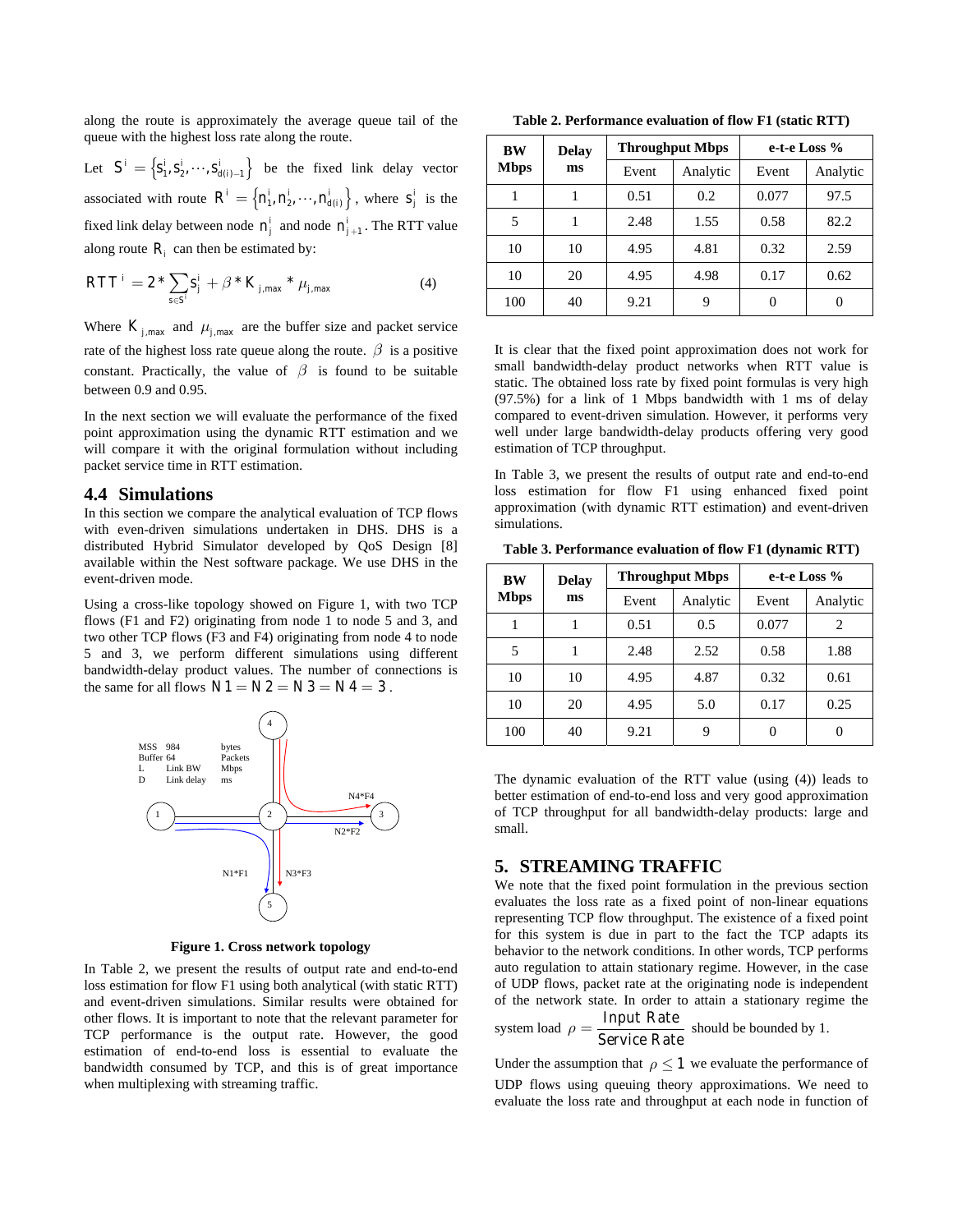input rate and traffic characteristics (packet size distribution and packet inter-arrival distribution). This leads us to consider a  $G/G/1/K$  queuing system which is not easy to solve in the general case. Based on the fact that our UDP traffic represents streaming applications (Voice over IP and Video applications) we will simplify our problem by considering exponential packet inter-arrivals. In fact, this approximation holds when the number of multiplexed connections is large enough. Reader may refer to [6] for an exhaustive analysis of the traffic resulting from the superposition of VoIP and Video applications.

Assuming that packet inter-arrivals are exponentially distributed, the system input is resumed to multi-rate exponential flows with discrete packet sizes. Thus, the considered queuing system becomes a special case that we denote  $M^N/D^N/1/K$  , where *K* is the buffer size in packets, *N* is the number of different discrete packet sizes referred to as packet classes. It is just like if we transformed our input flow to  $N$  flows with exponential packet arrivals and constant packet sizes. As the router interface has fixed capacity, the resulting service law is discrete with  $N$  points corresponding to the *N* packet classes.

In the following sections we present the analytical solution of the  $M^N/D^N/1/K$  queue in order to evaluate the packet loss rate and the average packet number in the queue (which will be used to evaluate the delay). Then we will formulate our fixed point approach in order to get the average throughput for each flow. However, the average throughput, packet loss and delay are not sufficient to characterize completely the performance of streaming flows. We need also to include jitter estimation. For this we will recall important results about jitter estimation presented by Brun et al [5] and provide its application in our case.

# **5.1 Analytical solution of**  $M^N/D^N/1/K$

Let  $\lambda = \sum \lambda_n$  be the total arrival rate to the system. Since we assume Poisson arrival processes, the probability that an arriving customer of class *n* is  $p_n = \lambda_n / \lambda$ . Let  $T = \sum p_n T_n$  be the average service time.

Let  $\alpha_n$  be the probability of *n* arrivals during a customer service. Since arrivals are Poisson distributed with rate  $\lambda_n$  for class *n* and since service duration is a constant  $T_n$  for class *n*, we have:

$$
\alpha_n = \sum_{i=1}^N p_i \frac{(\gamma_i)^n}{n} e^{-\gamma_i} \text{ where } \gamma_i = \lambda T_i, i = 1 \cdots N
$$

We denote the probability that  $j$  customers are left behind the  $m<sup>th</sup>$  departure as  $q_i$  (with  $q_0 = 1$ ), then:

$$
q_{j} = \frac{1}{\alpha_{0}} \bigg[ q_{j-1} - \alpha_{j-1} - \sum_{i=1}^{j-1} \alpha_{i} q_{j-i} \bigg], j = 1 \cdots K - 1
$$

After normalization:

$$
q_j = \frac{q_j}{\sum_{k=0}^{K-1} q_k}
$$

Finally, the probability distribution function of the number of customers in the system is given by:

$$
P_j = \frac{q_j}{\rho + q_0}, j < K
$$
\n
$$
P_K = 1 - \frac{1}{\rho + q_0} \tag{5}
$$

The mean number of customers of the  $M^N/D^N/1/K$  queue is given by:

$$
X_K = \sum_{i=1}^K i P_i \tag{6}
$$

#### **5.2 Fixed-point formulation**

Let  $F^N = \left\{ f^1, f^2, \dots, f^N \right\}$  be the input flow vector with  $PS^N = \{ps^1, ps^2, \cdots ps^N\}$  the corresponding packet size (class) vector, and let  $P^i = (p_1^i, p_2^i, \dots, p_{d(i)}^i)$  be the vector of loss probabilities.  $p_j^i$  corresponds to the packet loss probability at node  $n_j^i$  of flow  $f^i$ . The value of  $p_j^i$  is calculated for each flow  $f^i$  at each node  $n_j^i$  using the analytical solution of the corresponding  $M^N/D^N/1/K$  queue. Then the throughput  $T^i$  at each node  $n_j^i$  is given by the following iterative expression:

$$
T_{\text{output}}^i(k+1) = T_{\text{input}}^i(k)\left(1 - p_j^i(k)\right) \tag{7}
$$

Using (7) we evaluate the average flow throughput at each node and the resulting value is propagated along the route followed by the flow. The output rate at the last node gives the average flow rate, and allows estimating end-to-end loss rate. After convergence the delay incurred by the flow at each node is estimated using the average number of customers given by (6). End-to-end delay is obtained by adding this value to the fixed link delay along the route.

#### **5.3 Jitter approximation**

In this section, we recall the jitter estimation procedure proposed in [5] and provide its application for exponential flows with constant packet sizes. Let V be a generic service time and  $U/\rho$ be a generic inter-arrival time with traffic intensity  $\rho$ . Using the square coefficient of variations (SCV)  $c_a^2$  for the arrival process and  $c_s^2$  for the service time process, we define the constant *η* [24]:

$$
\eta = \frac{2(1-\rho)}{c_a^2 + c_s^2} \left[ 1 - (1-\rho)\eta^* \right]
$$
  
Where 
$$
\eta^* = \frac{\left[ 2v_3 - 3c_s^2(c_s^2 + 2) \right] - \left[ 2u_3 - 3c_a^2(c_a^2 + 2) \right]}{3(c_a^2 + c_s^2)}
$$

And the constant *α* as: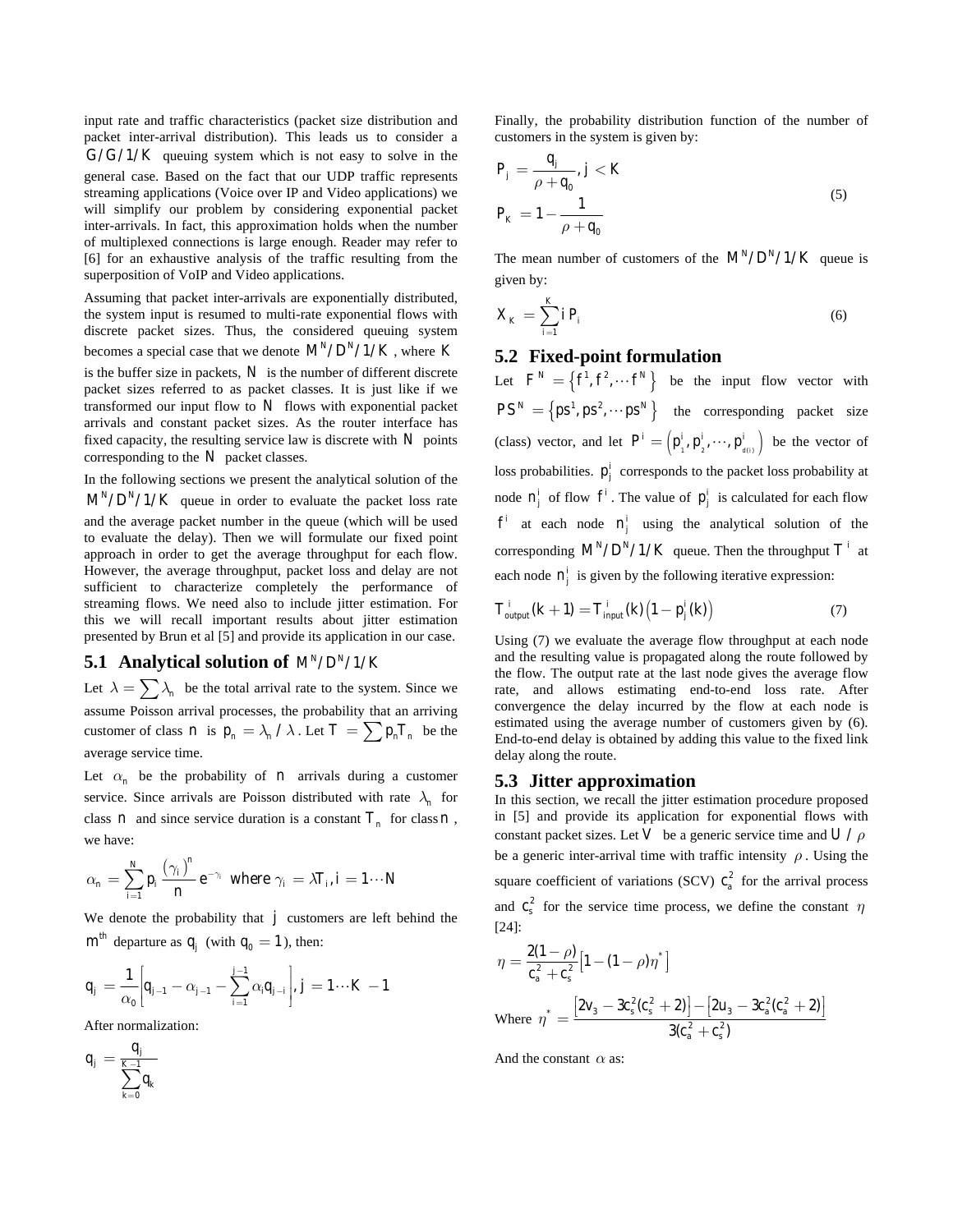$$
\alpha = \frac{\eta \rho}{1 - \rho} \left[ \frac{c_a^2 + c_s^2}{2} - (1 - \rho) \left( \frac{2 \frac{u_3}{3} + (c_a^2 + 1)(c_s^2 - 1)}{2(c_a^2 + c_s^2)} - c_a^2 \right) \right]
$$

 $u_i$  (resp.  $v_i$ ) is the moment of order *i* of the arrival process (resp. the service process).

The end-to-end jitter incurred by a flow  $f^i$  multiplexed with background traffic characterized by the two coefficients *α* and  $\eta$  is estimated by the expected absolute value of the sum of interpacket delay variations introduced by each node along the path between the source and the destination. Considering that the average inter-arrival time of flow  $f^i$  is  $T^i$ , Brun et al [5] provide a simple analytical formula for estimating end-to-end jitter denoted as  $J_{[1\cdots n]}(T)$ . The expression is as follows:

$$
J_{\left[1\cdots n\right]}\left(T\right) \approx \sum_{j=1}^{n} K_{j}^{n} J_{j}\left(T\right) \tag{8}
$$

Where  $J_i(T)$  is the jitter introduced by node  $n_i^j$  and given by:

$$
J_j(T) = \frac{\phi_j}{\eta_j} \left[ 1 - \frac{1}{2} \left( 1 + \eta_j T_j \right) e^{-\eta_j T_j} \right]
$$
  
with 
$$
T_j = T - \frac{ps^i}{\mu_j} \text{ and } \phi_i = 2\alpha_i \left( 1 - \frac{\alpha_i}{2} \right)
$$

And  $K_j^n$  is a weighing factor expressed as:

$$
K_j^n = \prod_{i=1, i \neq j}^n \left(1 - \phi_i \frac{\eta_j^2}{\eta_j^2 - \eta_i^2}\right)
$$

The simplicity of the above formula is that it only depends on the first three moments of arrival and service process.

Considering the  $M^N/D^N/1/K$  queuing system, the first three moments of the Poisson arrival process are given by  $u_1$  $u_1 = \frac{1}{\lambda}$ ,

 $2 - \sqrt{2}$  $u_2 = \frac{2}{\lambda^2}$  and  $u_3 = \frac{6}{\lambda^3}$ . Besides, the probability distribution

function of service time is given by:

$$
s(x) = \sum_{n=1}^{N} p_n u(x - ps_n)
$$

 $ps_n$ ,  $n = 1 \cdots N$  are packet sizes and  $p_n$ ,  $n = 1 \cdots N$  are corresponding weighing factors.

Just like delay, the jitter estimation procedure is invoked when convergence is obtained for loss rate and flow throughput.

#### **5.4 Simulations**

Using the same topology of Figure 1 we substitute TCP flows by VoIP flows of G729 type. Each VoIP connection is modeled by an ON-OFF process with the ON period corresponding to the talkspurt and the OFF period corresponding to the silence. The duration of ON and OFF periods is exponentially distributed with average ON period of 0.352 seconds and average OFF period of 0.65 seconds (see [11]). The G729 codec produces packets of 70 bytes during the ON period at a constant packet rate of 33.3 packets/sec. The number of VoIP connection per flow is the same  $N1 = N2 = N3 = N4 = 50$ .

We evaluate the end-to-end loss rate, delay and jitter per VoIP connection for each flow using the fixed point approximation and we compare it with event-driven simulations. In Table 4, we present the results for flow F1. Similar results were obtained for other flows.

**Table 4. Performance evaluation of VoIP traffic (F1)** 

| $\rho$ | e-t-e Loss % |      | e-t-e delay ms |      | e-t-e jitter ms |      |
|--------|--------------|------|----------------|------|-----------------|------|
|        | Event        | Ana  | Event          | Ana  | Event           | Ana  |
| 0.3    | 0.0          | 0.0  | 2.8            | 2.78 | 0.2             | 0.18 |
| 0.5    | 0.0          | 0.0  | 2.93           | 2.94 | 0.33            | 0.34 |
| 0.7    | 0.0          | 0.0  | 4.72           | 5    | 1.35            | 1.47 |
| 0.97   | 0.22         | 0.24 | 36.2           | 38.1 | 7.27            | 21.6 |

We can see from these results that the fixed point approach based on the  $M^N/D^N/1/K$  queue analytical solution provides excellent estimates for end-to-end loss and end-to-end delay under low to high traffic intensities. End-to-end jitter is also remarkably well estimated in light to medium traffic intensities. However, it presents some shortcomings at very high traffic intensities. Indeed, high traffic intensity violates the assumptions used by the authors in [5] when evaluating jitter.

# **6. INTEGRATION OF ELASTIC AND STREAMING TRAFFIC**

After have been studying elastic and streaming traffic separately we handle in this section the problem of integrating both traffics. The main difference between elastic and streaming traffic is that elastic traffic adapts it input rate according to the network congestion state while streaming traffic maintains the same input rate whatever the congestion state on the network.

The integration of both elastic and streaming traffic results in forcing elastic traffic to adapt its input rate according to the residual bandwidth left by streaming traffic. However, estimating this residual bandwidth is not trivial. Indeed, TCP tries always to discover and utilize the maximum available resources and this will increase the observed loss rate at router interface. On the other hand, increasing the loss rate at router interface makes TCP connection reduce its input rate until a stability point is found.

The fixed point formulation used for TCP only networks can thus be modified to include the bandwidth consumed by streaming flows. The loss rate evaluated in equation (1) depends via the constant  $\alpha$  on the difference between available link capacity and the consumed bandwidth by TCP. Thus, we can add to this difference term, the bandwidth consumed by streaming flows, which is the fixed input rate of streaming flows minus the dropped packets. It is, therefore, important to evaluate quite well the loss rate incurred by streaming flows in presence of elastic traffic. In order to keep an analytically tractable solution we use the  $M^N/D^N/1/K$  approximation described before. Of course,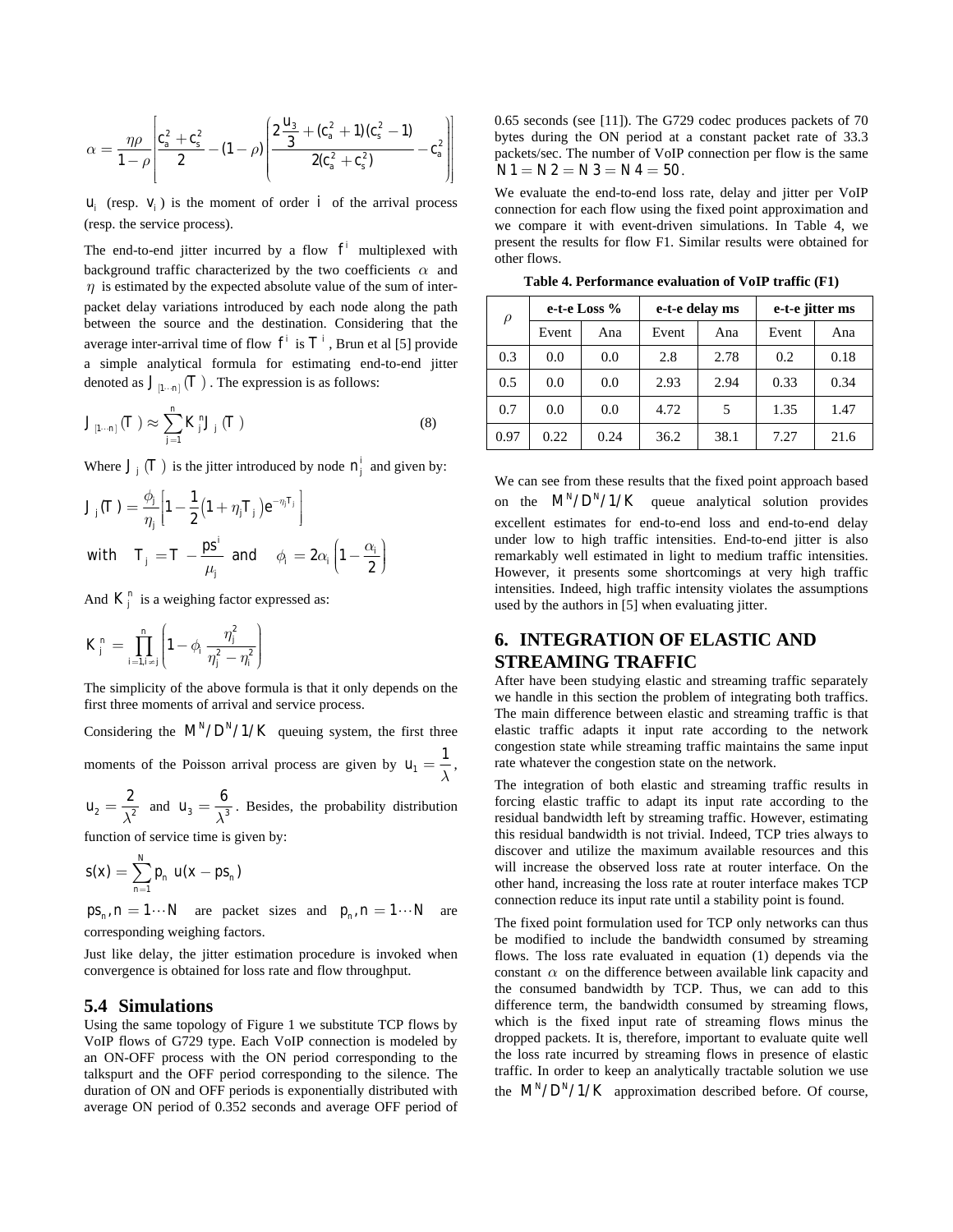we are aware of the fact that TCP packet arrivals can not be **6.2 Simulations**  approximated by Poisson arrivals. However, in the case of slow access links in comparison with the bottleneck capacity, this assumption is acceptable (see [12]).

#### **6.1 Fixed point formulation**

The group of flows *G* is composed now of elastic and streaming flows. Equation (1) is modified to take into consideration the bandwidth consumed by streaming flows as follows:

$$
p_j'(k+1) = \Pr[0,1] \{ p_j'(k) - \alpha \left( \mu_j - BW_{TCP} - BW_{UDP} \right) \}
$$
\n(9)

Where  $BW_{TCP}$  is the bandwidth consumed by elastic flows (TCP), given by:

$$
BW_{TCP} = \sum_{z \in G(TCP)} \left( \left( \prod_{n \in r^z(j)} \left( 1 - p_n^z(k) \right) \right) * T^z \left( P_{TCP}^z(k) \right) \right)
$$

And  $BW_{\text{UDP}}$  is the bandwidth consumed by streaming flows (UDP), given by:

$$
BW_{\text{UDP}} = \sum_{z \in G(\text{UDP})} \left( \left( \prod_{n \in r^{z}(j)} \left( 1 - p_{n}^{z}(k) \right) \right) * T^{z} \left( P_{\text{UDP}}^{z}(k) \right) \right)
$$

 $G(TCP)$  (resp.  $G(UDP)$ ) is the subset of elastic flows (resp. streaming flows) in the global set of flows*G* .

Using this formulation we distinguish between two loss rates evaluated at each node. The loss rate observed by elastic flows (denoted as  $P_{TCP}^z$ ) given by equation (9), and the loss rate observed by streaming flows (denoted as  $P_{\text{UDP}}^{\text{z}}$ ), evaluated using the analytical solution of the  $M<sup>N</sup>/D<sup>N</sup>/1/K$  queue. Of course,  $P_{\text{UDP}}^z$  is evaluated by approximating elastic flows with exponential flows of constant packet size equal to the TCP packet size.

Practically the fixed point algorithm operates as follows:

| Elastic and streaming fixed point algorithm                    |                                                      |  |  |  |  |
|----------------------------------------------------------------|------------------------------------------------------|--|--|--|--|
| 1: <b>Initialize</b> $P_{\text{TCP}}^z$ and $P_{\text{IDP}}^z$ |                                                      |  |  |  |  |
| 2: While (!((UDPconv) & & (TCPconv)))                          |                                                      |  |  |  |  |
| 3:                                                             | <i>Evaluate</i> $T^z(P_{\text{TCP}}^z(k))$ using (2) |  |  |  |  |
| 4.                                                             | <i>Evaluate</i> $P_{IDP}^z(k)$ using (5)             |  |  |  |  |
| 5.                                                             | <i>Evaluate</i> $P_{\text{TCP}}^z$ using (9)         |  |  |  |  |
| 6:                                                             | Compute UDPconv and TCPconv                          |  |  |  |  |
| 7:End while                                                    |                                                      |  |  |  |  |

UDPconv (resp. TCPconv) is the convergence condition for UDP (resp. TCP) flows. In the next section we evaluate the proposed algorithm in different network scenarios.

Two scenarios will be used to validate our approach. The first is a simple two nodes topology (Figure 2), and the second is the cross like topology of Figure 1. TCP flows are persistent TCP connections with fixed packet sizes, and UDP flows are exponential of 500 Kbps rate, with constant packet size of 512 bytes.



| MSS: 984 Bytes |                   | UDP packets: 512 Bytes |     |          |
|----------------|-------------------|------------------------|-----|----------|
|                | Buffer:64 Packets | UDP rate:              |     | 500 Kbps |
| BW: 5          | <b>Mbps</b>       | Delay:                 | -11 | ms       |

**Figure 2. Two nodes network topology** 

Using the two nodes topology, we propagate 5 UDP flows and 5 TCP flows. The UDP traffic load is 50% of the total load. In Table 5, we present the fixed point evaluation results against even-driven simulation. UDP flows are characterized by loss rate, delay and jitter while TCP flows are characterized by loss rate, delay and average throughput.

**Table 5. Evaluation of UDP and TCP flows (simple)** 

|            | e-t-e Loss % |      | e-t-e delay ms |      | e-t-e jitter ms                  |      |
|------------|--------------|------|----------------|------|----------------------------------|------|
| <b>UDP</b> | Event        | Ana  | Event          | Ana  | Event                            | Ana  |
|            | 3.04         | 3.98 | 55.5           | 54.2 | 2.05                             | 3.99 |
|            | e-t-e Loss % |      | e-t-e delay ms |      | <b>Throughput</b><br><b>Mbps</b> |      |
| <b>TCP</b> | Event        | Ana  | Event          | Ana  | Event                            | Ana  |
|            | 4.77         | 4.7  | 55.7           | 54.9 | 2.64                             | 2.63 |

Results we obtain are very satisfactory concerning TCP flows. The achieved throughput by TCP is very well estimated. On the other hand, the jitter incurred by UDP flows is significantly above the results obtained by event-driven simulations. Jitter values can be explained by the high load observed in queues. Indeed, TCP connection adapts its rate to fully utilize the available resources. Consequently, the simulated queues will be always very highly loaded, making it very hard to estimate jitter incurred by streaming flows as explained before.

Now we use the cross like topology with 4 Mbps and 1 ms delay for all links. Four flows are propagated throughout this network. Flow F1 originating from node 1 to node 5, flow F2 originating from node 1 to node 3, flow F3 originating from node 4 to node 5, and flow F4 originating from node 4 to node 3. Each of these flows is composed of one TCP connection and two UDP connections of the same characteristics as used before. In Table 6 we present the fixed point evaluation results against even-driven simulations.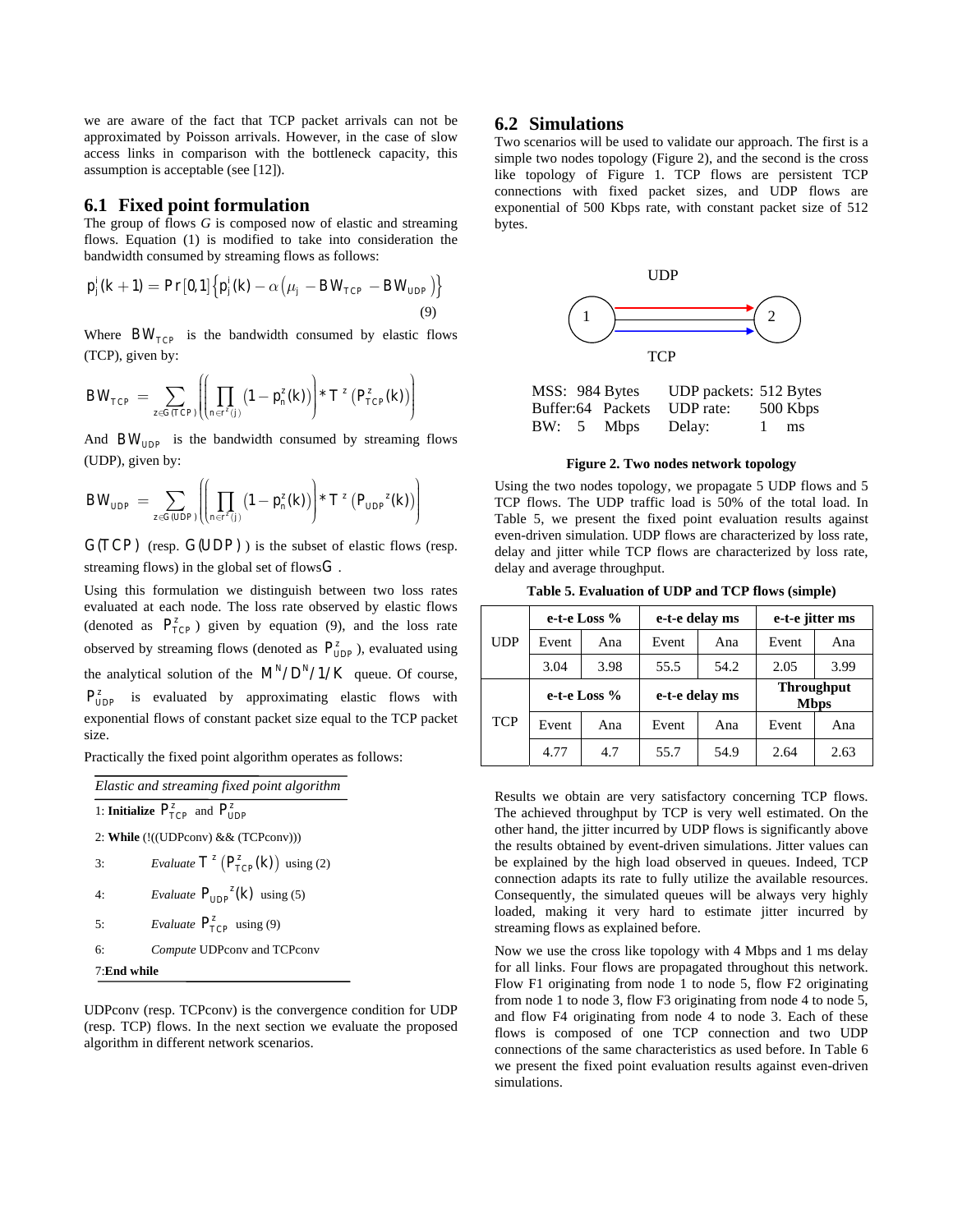|            | e-t-e Loss $%$ |      | e-t-e delay ms |      | e-t-e jitter ms                  |      |
|------------|----------------|------|----------------|------|----------------------------------|------|
| UDP        | Event          | Ana  | Event          | Ana  | Event                            | Ana  |
|            | 0.82           | 1.95 | 83.91          | 88.6 | 3.12                             | 5.2  |
| <b>TCP</b> | e-t-e Loss $%$ |      | e-t-e delay ms |      | <b>Throughput</b><br><b>Mbps</b> |      |
|            | Event          | Ana  | Event          | Ana  | Event                            | Ana  |
|            | 1.02           | 0.85 | 82.8           | 90.4 | 1.01                             | 1.02 |

**Table 6. Evaluation of UDP and TCP flows (cross)** 

Once again we obtain good results for TCP flows. While QoS of UDP flows is less accurate.

It is clear that the high load in queues influences jitter estimation. Besides, approximating TCP packet arrivals by Poisson arrivals is not always suitable. However, the proposed approach represents a very efficient way to give a primary indication about the performance of network flows, especially in the context of very large scale networks with a high number of interacting flows.

#### **7. MULTISERVICE NETWORKS**

Up to this point we were considering only router interfaces with no service differentiation. Elastic and streaming flows are multiplexed together without any predefined priorities or service sharing paradigm. In this section, we consider a general router interface with priority classes and Weighted Fair Queuing (WFQ) classes (see Figure 3). Packet scheduling is achieved as follows: priority classes are handled first and WFQ classes are considered as the last priority. Within this last class the bandwidth is shared according to the General Processor Sharing Paradigm (GPS).



**Figure 3. Multi-service router interface** 

Our purpose is to, first, estimate the bandwidth sharing between different classes, and then apply the fixed point approach defined in previous sections on each queue (service class). This will lead us to an integrated framework for fast performance evaluation of multimedia flows in multiservice networks.

#### **7.1 Bandwidth sharing**

The bandwidth sharing mechanism is two fold: Priority queues (PQ) and Weighted Fair Queuing queues (WFQ). First, the interface capacity is dispatched between PQ queues with WFQ queues group as the last priority queue, and then the calculated capacity of WFQ group is dispatched between different WFQ queues.

#### *7.1.1 Priority queues*

Consider a system of *M* priority queues (as illustrated on Figure 3), with  $\mu$  global capacity. As an approximation, the system can be transformed into *M* equivalent queues with an equivalent capacity  $\mu_k$  each. The value of  $\mu_k$  is estimated as follows:

$$
\mu_k = \left(\mu - \sum_{i=0}^{k-1} r_i\right)^{+}
$$
\n(10)

where  $\Gamma_i$  is the output rate of the  $i^{th}$  queue expressed as follows:

$$
r_i = \min(\mu_i, \lambda_i)
$$

And  $\lambda_i$  is the input rate of the  $i^{th}$  queue.

#### *7.1.2 WFQ queues*

In a WFQ queuing system the bandwidth sharing between different queues is performed according to the associated weights. Consider a system of  $N$  WFQ queues, with  $\mu$  global capacity.

The system can be transformed into  $N$  equivalent queues with an equivalent capacity  $\mu_k$  each. The value of  $\mu_k$  is estimated as follows:

$$
\mu_k = \alpha_k \mu \tag{11}
$$

Where  $\alpha_k$ ,  $k = 1, ..., N$  are the associated weights.

However, the effective capacity seen by each queue depends on the system load. Indeed, when high weight queues are lightly loaded, other queues may take benefit of their residual bandwidth. To consider this we differentiate between two types of queues: indeficit and in-excess queues. In-excess queues (noted  $E$ ) are those whose output rate is inferior than their equivalent capacity  $\mu_k$  :

$$
E = \{i \mid r_i < \mu_i\}
$$

 *is the output rate of the considered queue expressed as:* 

$$
r_i = \min(\mu_i, \lambda_i)
$$

In-deficit queues are the complementary group *D* :

$$
D = \{1, \ldots, N\} / E
$$

Therefore, to better model the bandwidth sharing we evaluate the residual capacity of in-excess queues and redistribute it among indeficit queues according to the following algorithm.

| Estimation of the equivalent capacity for WFO queues                                |  |  |  |  |
|-------------------------------------------------------------------------------------|--|--|--|--|
| 1: <b>Evaluate</b> the residual capacity $\mu_{res} = \sum_{k \in E} (\mu_k - r_k)$ |  |  |  |  |
| 2: While ( $\mu_{res} > 0$ and $D \neq \emptyset$ )                                 |  |  |  |  |

3: **For all**  $i \in D$ 

4: 
$$
\mu_i = \mu_i + \frac{\alpha_i}{\sum_{j \in D} \alpha_j} \mu_{\text{res}}
$$

5: *Update* 
$$
\mu_{\text{res}}
$$
 and *D*

6:**End while**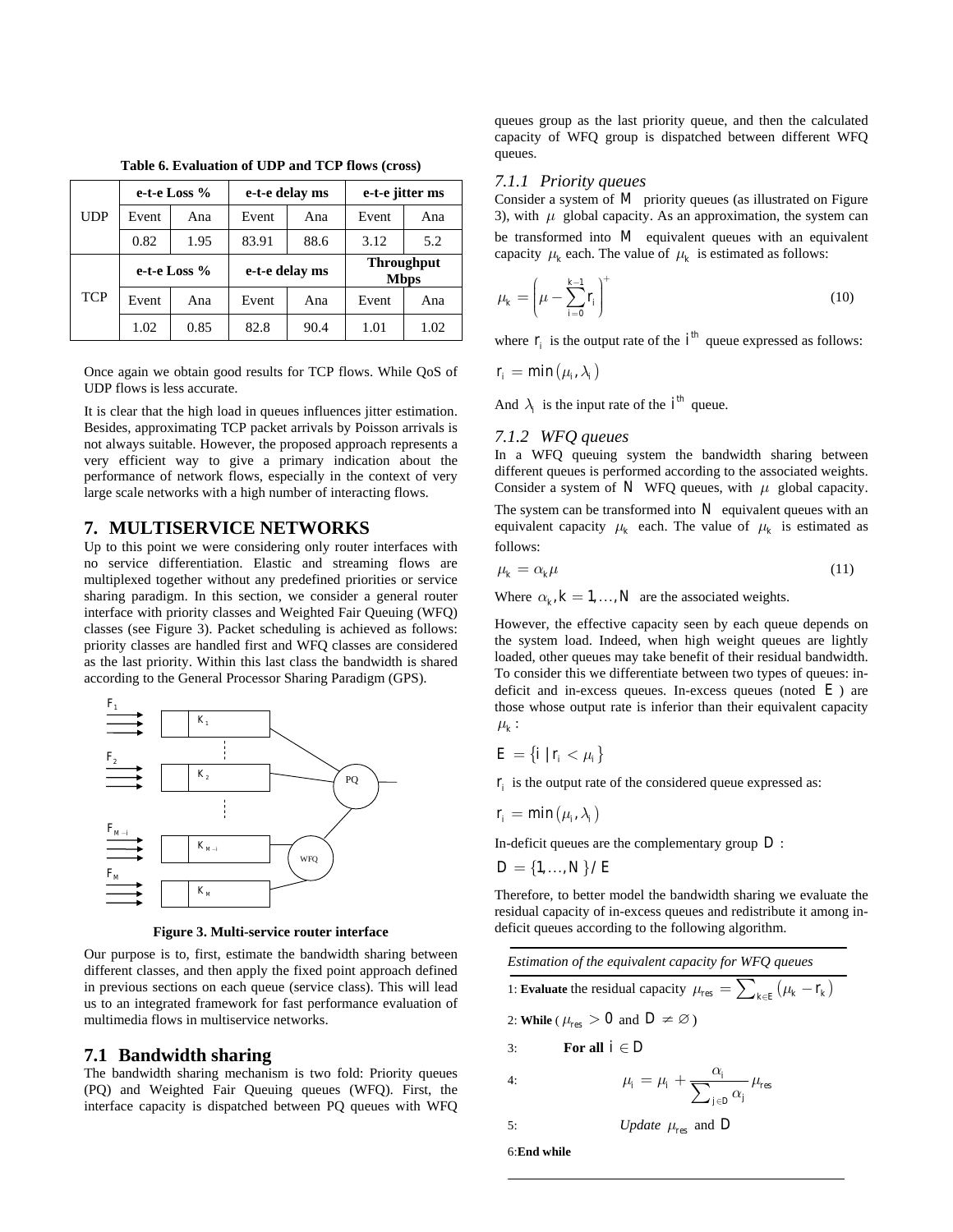In order to evaluate the approximation proposed for priority and WFQ queues, we use the same cross topology as in section 6.2 with the same flows. The only difference is that we substitute best effort interfaces with DiffServ interfaces. Two interfaces will be considered in our test: two priority queues interface, and two WFQ queues interface. In both cases we want to give the priority to delay sensitive traffic represented by the Poisson traffic.

In Table 7, we present the results for the priority queues interface processor sharing service classes. with UDP traffic as the high priority one. Using the square root rate formula for TCP, the operating point of

|            | e-t-e Loss $%$ |      | e-t-e delay ms |      | e-t-e jitter ms                  |      |
|------------|----------------|------|----------------|------|----------------------------------|------|
| <b>UDP</b> | Event          | Ana  | Event          | Ana  | Event                            | Ana  |
|            |                | 0    | 6.5            | 4.88 | 1.09                             | 0.72 |
|            | e-t-e Loss %   |      | e-t-e delay ms |      | <b>Throughput</b><br><b>Mbps</b> |      |
| <b>TCP</b> | Event          | Ana  | Event          | Ana  | Event                            | Ana  |
|            | 0.28           | 0.85 | 190            | 234  | 1.04                             | 1.02 |

Before analyzing the fixed point evaluation results against evendriven simulations, we underline the improvement on streaming traffic QoS parameters when it is given priority. In comparison with the best effort case (see Table 6), we have a loss rate of 0 % instead of 0.82%, end-to-end delay of 6.5 ms instead of 83.91 ms and end-to-end jitter of 1.09 instead of 3.12 ms. Moreover, the TCP traffic does not suffer in terms of achieved throughput, while observed loss rate is smaller (0.28 % instead of 1.02%). Indeed, by giving priority to UDP packets we limit the interaction between streaming and elastic traffic enhancing the overall performances.

We can see that the estimated QoS parameters using the fixed point approach are good in comparison with event-driven simulations.

Now we change priority router interface into two WFQ queues interface, with 50% weight each (streaming and elastic). We repeat the same simulations. Results are given in Table 8.

|            | e-t-e Loss % |      | e-t-e delay ms |     | e-t-e jitter ms                  |      |
|------------|--------------|------|----------------|-----|----------------------------------|------|
| UDP        | Event        | Ana  | Event          | Ana | Event                            | Ana  |
|            | 0.12         | 0.06 | 62.8           | 53  | 3.44                             | 3.2  |
|            | e-t-e Loss % |      | e-t-e delay ms |     | <b>Throughput</b><br><b>Mbps</b> |      |
| <b>TCP</b> | Event        | Ana  | Event          | Ana | Event                            | Ana  |
|            | 0.24         | 0.9  | 188            | 146 | 1.02                             | 0.99 |

**Table 8. Evaluation of WFQ queues** 

Once again, we can see that the proposed fixed point approach gives the right indications about QoS parameters.

We should particularly note that the proposed formulation provides a complete framework for both elastic and streaming flows under best-effort and DiffServ configurations. Besides, we should underline the enormous gain in the evaluation process speed compared with other techniques. Globally, with hundred iterations we are able to predict the network performance in very large scale network configurations quite successfully.

#### **7.2 Simulations 8. CONCLUSION**

Performance evaluation of multimedia flows in large scale networks is an important issue in modern telecommunication networks. In this paper, we presented a fixed point approach to evaluate the integration of elastic and streaming flows. The approach was first presented in the context of best effort networks when elastic and streaming flows have the same priority, and then it was extended to multi-service networks with priority and

**Table 7. Evaluation of priority queues** TCP flows is determined. And based on the  $M^N/D^N/1/K$ 

queue system model, performance parameters are estimated for streaming flows. This approximation shows some limitations on streaming flows when integrating elastic and streaming flows in best effort configuration. This is, mainly, due to the fact that TCP flows can not be approximated with Poisson flows in different cases. However, even with this limitation the proposed approach is very promising as it offers a scalable method to evaluate the performance of multimedia flows in multi-service networks.

Our future work deals with two points: first, enhancing the  $\frac{0.28}{0.85}$  0.85 190 234 1.04 1.02 approximation of TCP flows by replacing M<sup>N</sup>/D<sup>N</sup>/1/K with  $N/D<sup>N</sup>/1/K$  queuing system. This will allow a better estimation of streaming flows performances in presence of elastic flows. And second, relaxing the non heavy traffic assumption used in jitter evaluation formulas, as this assumption represents a limitation when multiplexing elastic and streaming flows.

### **9. ACKNOWLEDGMENTS**

Our thanks to Urtzi Ayesta for discussions about TCP fixed point approaches.

#### **10. REFERENCES**

- [1] Altman, E., Avrachenkov, K., and Barakat, C., 2002. TCP network calculus: The case of large delay-bandwidth product. In Proceedings of the IEEE INFOCOM.http://wwwsop.inria.fr/mistral/personnel/K.Avrachenkov/pubs/mtcp3a.p s.
- [2] Ott T., Kemperman, J., and Mathis, M., The stationary behavior of the ideal TCP congestion avoidance, ftp://ftp.telcordia.com/pub/tjo/TCP/TCPwindow.ps
- [3] Padhye, J., Firoiu, V., Towsley, D., and Kurose, J., 1998. Modeling TCP Throughput: a simple Model and its empirical Validation, In Proceedings of the ACM SIGCOMM, 231- 242.
- [4] Altman, E., Avrachenkov, K., and Barakat, C., 2000. A stochastic model of TCP/IP with stationary random losses, In Proceedings of the ACM SIGCOMM.
- [5] Brun, O., Bockstal, C., Garcia, J.M., 2006. Analytic approximation of the jitter incurred by CBR traffics in IP networks. Telecommunication Systems. 33, (December 2006) 23-45.
- [6] Hassan, H. 2006. Multimedia traffic Modeling and Performance Analysis in heterogeneous Networks. Doctoral Thesis. LAAS report Number 06842. University of Toulouse III (Paul Sabatier).